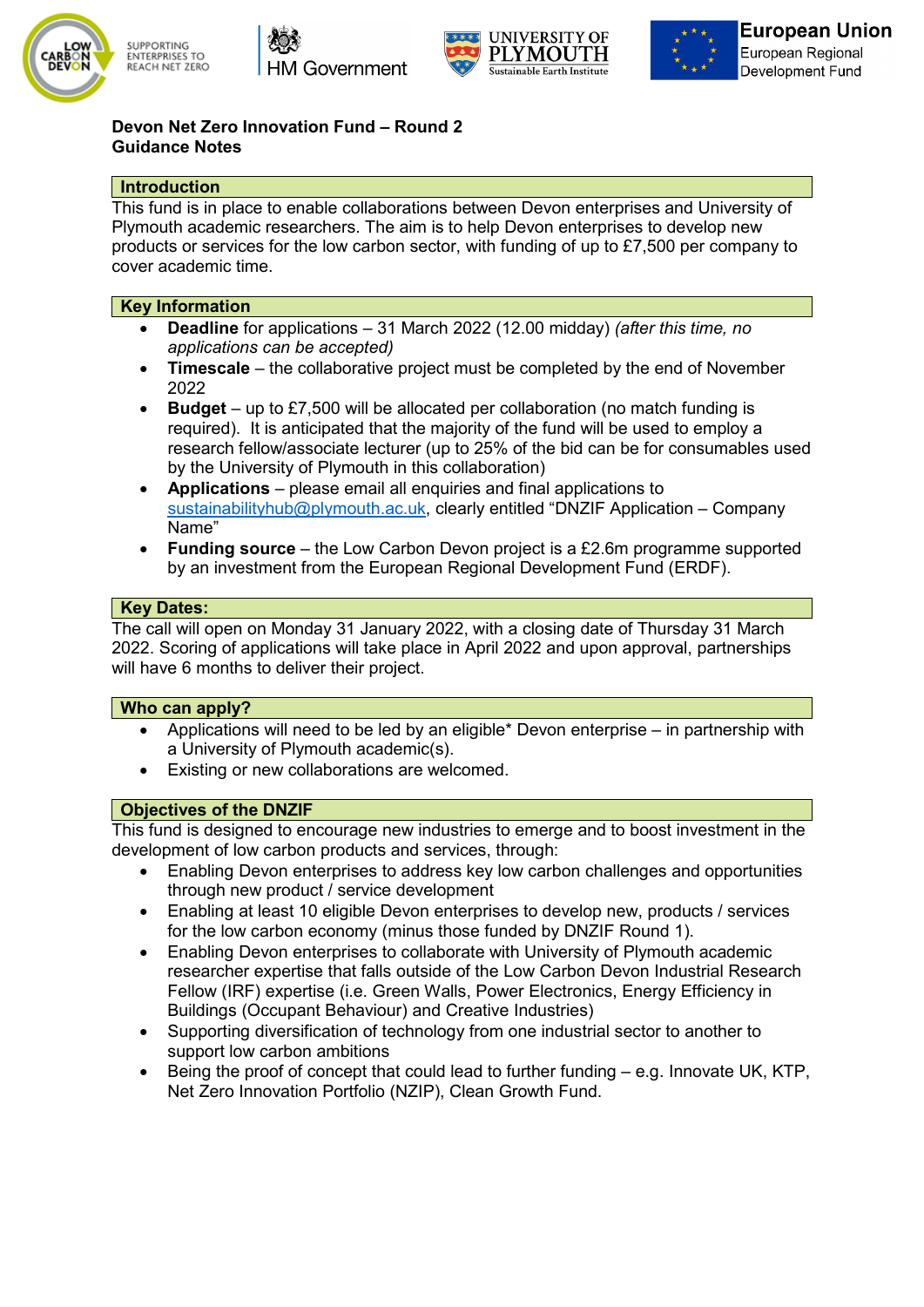## **Eligibility**

- The industrial partner of these collaborations will need to be an ERDF-eligible Devon enterprise (see below \*)
- Eligibility questions will be included in the application form; applications from noneligible enterprises will not be assessed, but may be referred to other funded opportunities within the University or other funding opportunities known to the LCD team.
- The academic partner will need to be an employee of the University of Plymouth.
- Each award is for a maximum of £7,500 and can only be used to buy out University of Plymouth academic researcher time and related consumables (up to 25% of the total budget). This is to fund new, or deepen existing collaborations between the University and a business, leading to the development of new products or services for the low carbon sector, or that lead to low carbon results – e.g. feasibility studies, market assessments, proof of concept, prototyping and commercial development.
- This call is open to all sectors and all research disciplines, as long as there is an impact on lowering carbon emissions.

## **Other Information**

- Applicants should base their project time-plan and budget on a nominal academic hourly rate of £25/hour. Upon confirmation of a successful award, the actual hourly rate allocated to this project (and resulting time) will be based upon a named academic researcher's actual hourly rate (so may go up or down from the application made).
- The award will pay for academic research and development time only
- Successful applicants will need to produce regular updates on activity throughout the funded period and a final report / case study and evidence of activity.

### **Assessment Criteria**

The Awards Panel is seeking applications from businesses and University of Plymouth academics where a strong collaboration is proposed between the two parties

- Does the proposal clearly demonstrate how a new product / service will be developed?
- Does the project demonstrate a clear market for the new product / service?
- Does the proposal have clear deliverables and timescale leading to new product / service development?
- Does the proposal represent value for money?
- Is the proposal innovative?
- Do both parties in the project team have relevant experience?
- Does the University of Plymouth expertise in the proposal fall outside the existing LCD Industrial Research Fellow expertise (i.e. Green Walls, Power Electronics, Energy Efficiency in Buildings (Occupant Behaviour), Creative Industries) – therefore adding value?
- Proposals must demonstrate how they meet at least one of the key objectives of the fund (see above)
- The Awards Panel would like to see applications with the potential for further ongoing collaboration between the partners of the project (which the LCD project will support the development of, if required).